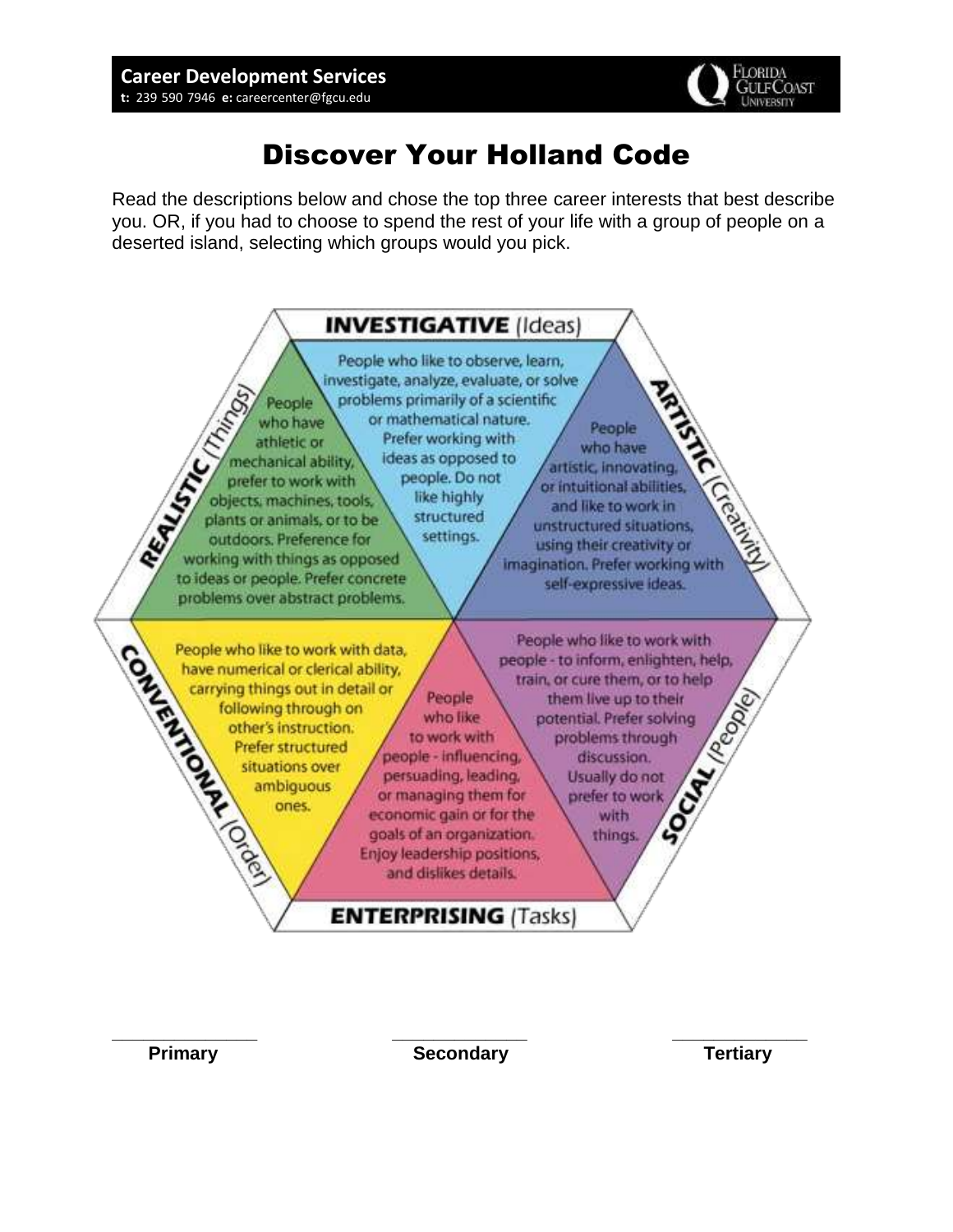

### FGCU Majors by Holland Code

| Accounting (CEI)                         | <b>Early Childhood Education (SEC)</b> | Mathematics (IRE)                     |
|------------------------------------------|----------------------------------------|---------------------------------------|
| <b>Anthropology (IRS)</b>                | Economics (ISE)                        | <b>Music Education (ASE)</b>          |
| Art (AER)                                | <b>Elementary Education</b> (SEA)      | <b>Music Performance (AES)</b>        |
| <b>Athletic Training (SIR)</b>           | English (ASE)                          | <b>Music Therapy</b> (ASI/E)          |
| Biology (IRE)                            | <b>Environmental Engineering (RIE)</b> | Nursing (SIE)                         |
| <b>Biology-Accelerated (IRE)</b>         | <b>Environmental Studies (IRS)</b>     | <b>PGA Golf Management (ESR)</b>      |
| <b>Biochemistry (IRE)</b>                | <b>Exercise Science</b> (ISE)          | Philosophy (AIE)                      |
| <b>Bioengineering (RIE)</b>              | Finance (ESC)                          | <b>Political Science (ESI)</b>        |
| <b>Biotechnology (IRE)</b>               | <b>Forensic Studies (IRE)</b>          | Psychology (ISE)                      |
| Chemistry (IRE)                          | Health Science (IRS)                   | <b>Resort &amp; Hospitality (ESR)</b> |
| <b>Child and Youth Studies (SEA)</b>     | History (EIS)                          | <b>Secondary Education (SAE)</b>      |
| <b>Civil Engineering (RIE)</b>           | <b>Integrated Studies</b>              | Social Work (SEC)                     |
| <b>Clinical Laboratory Science (IRE)</b> | Journalism (AIE)                       | Sociology (ISA)                       |
| <b>Communications (S/EAI)</b>            | Legal Studies (ESC)                    | <b>Software Engineering (RIS)</b>     |
| <b>Community Health (SEC)</b>            | Management (ESR)                       | <b>Special Education (SEC)</b>        |
| <b>Computer Info Systems (RIE)</b>       | <b>Marine Science (RIE)</b>            | Theatre (AER)                         |
| <b>Criminal Justice (IES)</b>            | Marketing (ESR)                        |                                       |